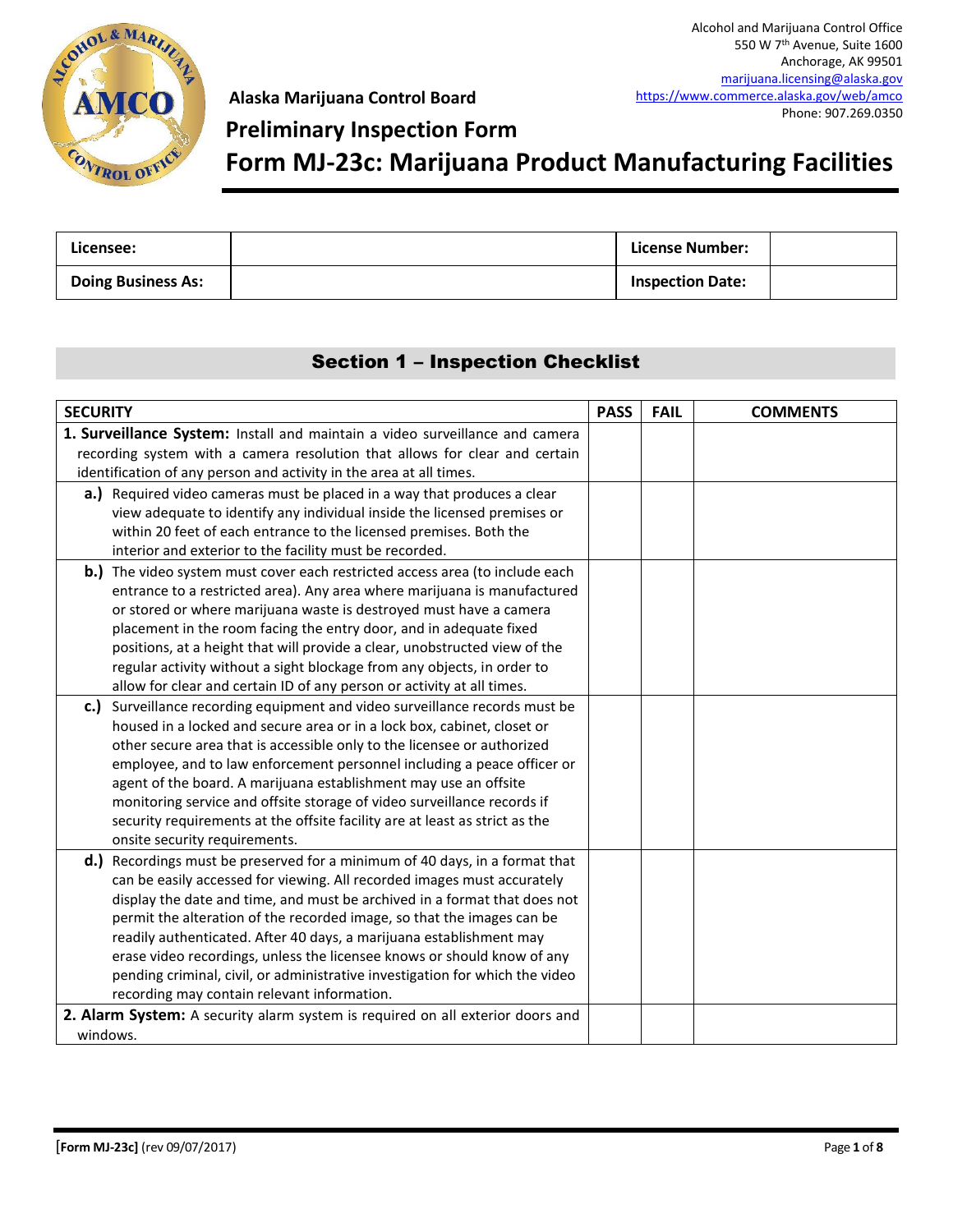

### **Preliminary Inspection Form**

**Form MJ-23c: Marijuana Product Manufacturing Facilities**

| <b>SECURITY</b>                                                                                                                                            | <b>PASS</b> | <b>FAIL</b> | <b>COMMENTS</b> |
|------------------------------------------------------------------------------------------------------------------------------------------------------------|-------------|-------------|-----------------|
| 3. Locks: Commercial grade, non-residential door locks on all exterior entry points                                                                        |             |             |                 |
| to the licensed premises.                                                                                                                                  |             |             |                 |
| 4. Lighting: Exterior lighting must facilitate surveillance.                                                                                               |             |             |                 |
| 5. Internal Policies & Procedures: Shall be designed to prevent diversion of                                                                               |             |             |                 |
| marijuana and marijuana products and prevent loitering. Licensee must also                                                                                 |             |             |                 |
| describe the use of any additional security device, such as a motion detector,                                                                             |             |             |                 |
| pressure switch, and duress, panic, or hold-up alarm to enhance security of the                                                                            |             |             |                 |
| licensed premises. Licensee must describe the actions to be taken by a licensee,                                                                           |             |             |                 |
| employee, or agent of the establishment when any automatic or electronic                                                                                   |             |             |                 |
| notification system alerts a local law enforcement agency of an unauthorized                                                                               |             |             |                 |
| breach of security.                                                                                                                                        |             |             |                 |
| 6. Display of Identification: Each licensee, employee, or agent shall display an                                                                           |             |             |                 |
| identification badge issued by the establishment at all times when on the                                                                                  |             |             |                 |
| licensed premises.                                                                                                                                         |             |             |                 |
| 7. Marijuana Handler Permit and Food Worker Card: Each licensee,                                                                                           |             |             |                 |
| employee, or agent who is required or permitted to be physically present on the<br>licensed premises at any time must obtain a marijuana handler permit as |             |             |                 |
| provided in 3 AAC 306.700 before being present or employed at the marijuana                                                                                |             |             |                 |
| product manufacturing facility's licensed premises. A licensee, employee, or                                                                               |             |             |                 |
| agent of a marijuana product manufacturing facility who handles marijuana at                                                                               |             |             |                 |
| the facility shall obtain a food worker card in compliance with 18 AAC 31.330                                                                              |             |             |                 |
| and keep that card in that person's possession at all times while on the licensed                                                                          |             |             |                 |
| premises of the marijuana product manufacturing facility.                                                                                                  |             |             |                 |
| 8. Restricted Access Areas: A marijuana product manufacturing facility shall                                                                               |             |             |                 |
| restrict access to any part of the licensed premises where marijuana or                                                                                    |             |             |                 |
| marijuana product is processed or stored.                                                                                                                  |             |             |                 |
| a.) Each entrance to a restricted access area must be marked by a sign that                                                                                |             |             |                 |
| says "Restricted access area. Visitors must be escorted." The number of                                                                                    |             |             |                 |
| visitors shall be limited to not more than five visitors for each licensee,                                                                                |             |             |                 |
| employee, or agent of the licensee who is actively engaged in supervising                                                                                  |             |             |                 |
| those visitors.                                                                                                                                            |             |             |                 |
| b.) In a restricted access area, a licensee, employee, or agent of the                                                                                     |             |             |                 |
| marijuana establishment shall wear a current identification badge bearing                                                                                  |             |             |                 |
| the person's photograph. A person under 21 years of age may not enter a                                                                                    |             |             |                 |
| restricted access area. Any visitor to the restricted access area must show                                                                                |             |             |                 |
| ID to prove they are at least 21 years old, obtain a visitor ID badge before                                                                               |             |             |                 |
| entering the restricted access area, and be escorted at all times.<br>9. Metrc: Conduct facility audit. Ensure licensee is using the Metrc system          |             |             |                 |
| properly and packages have been tagged in accordance with initial instruction                                                                              |             |             |                 |
| provided by AMCO.                                                                                                                                          |             |             |                 |
|                                                                                                                                                            |             |             |                 |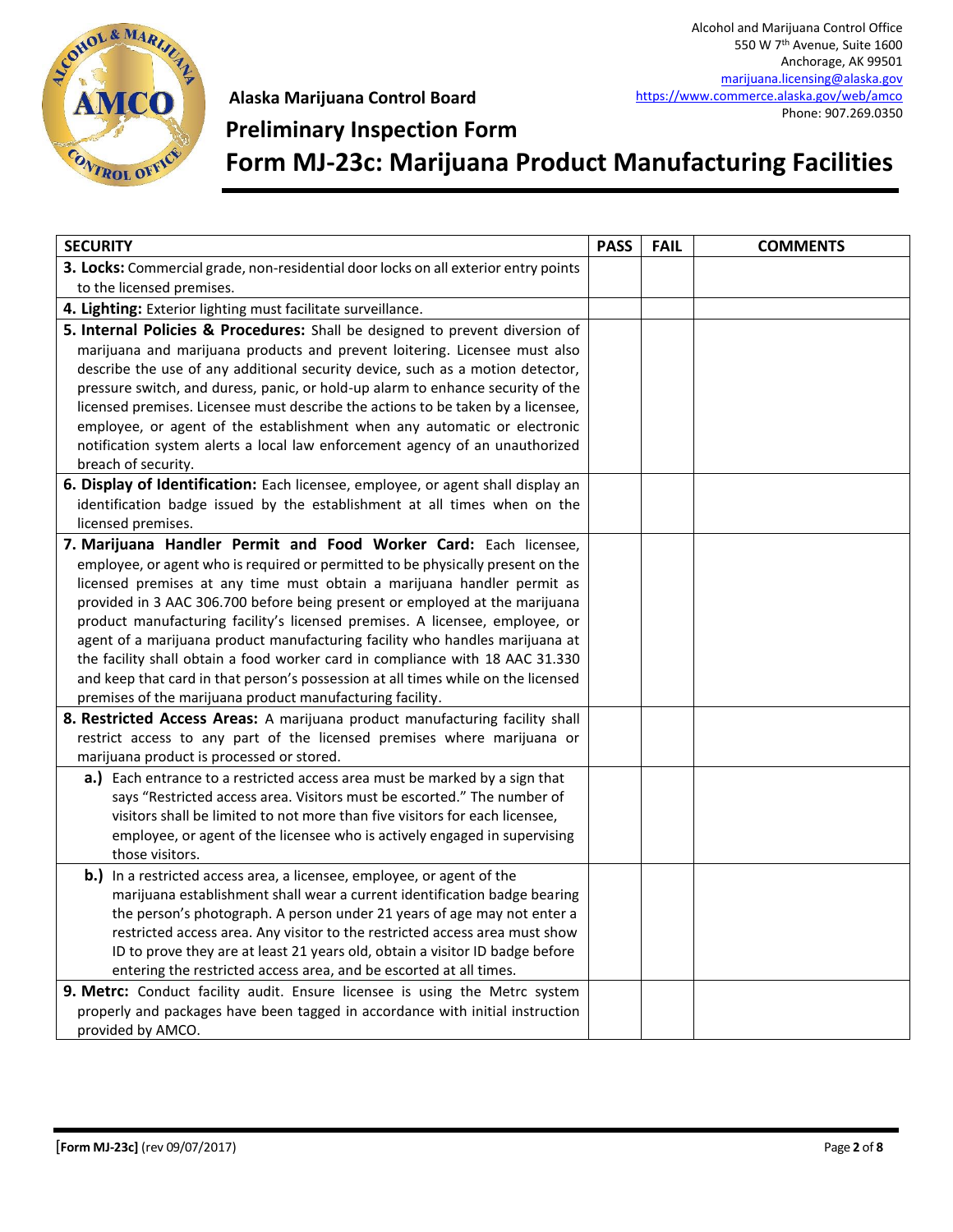

# **Preliminary Inspection Form Form MJ-23c: Marijuana Product Manufacturing Facilities**

### Section 2 – License Briefing

#### **Licensee must sign initials, acknowledging understanding of and certifying compliance with each section:** Initials

**1. Approval of Concentrates and Products:** A marijuana product manufacturing facility, including a marijuana concentrate manufacturing facility, must obtain the board's approval for each product it will manufacture for sale or transfer to another licensed marijuana establishment. The board will not approve a product that is prohibited under 3 AAC 306.510(a)(4). A licensed marijuana product manufacturing facility shall keep its ingredient list and potency limits for any food product containing marijuana on file at the marijuana product manufacturing facility's licensed premises. The ingredient list and potency limits for any product manufactured at the facility must be made available for inspection on request by the director, or an employee or agent of the board. **3 AAC 306.525**

#### **2. Production of Marijuana Concentrate (3 AAC 306.555):**

- **a.)** Before producing marijuana concentrate for sale, a marijuana product manufacturing facility shall develop standard operating procedures, good manufacturing practices, a safety plan, and a training plan for each individual employed in an extraction process. A marijuana product manufacturing facility may create marijuana concentrates only as follows:
	- Water-based marijuana concentrate may be produced by extracting cannabinoids from marijuana by using only water, ice, or dry ice;
	- Food-based marijuana concentrate may be produced by extracting cannabinoids from marijuana through the use of propylene glycol, glycerin, butter, olive oil, or other typical cooking fats; infused dairy butter, oils, or fats derived from natural sources may be used to prepare infused edible products; infused dairy butter, oils, or fats may not be prepared as stand-alone edible products for sale;
	- Solvent-based marijuana concentrate may be produced using the hydrocarbons N-butane, isobutane, propane, or heptane or other solvents or gases the board approves that exhibit low to minimal potential human health-related toxicity.
- **b.)** A marijuana product manufacturing facility using a professional grade closed-loop gas extraction system shall ensure that:
	- Each vessel is used in compliance with the manufacturer's stated pressure ratings;
	- Any carbon dioxide used is of at least 99 percent purity; a person using a solvent or gas to extract marijuana concentrate in the closed-loop system shall be fully trained on how to use the system, has direct access to applicable material safety data sheets, and handles and stores the solvent and gas safely;
	- A licensed engineer has certified that the professional grade closed-loop system was commercially manufactured, is safe for its intended use;
	- Is built to codes of recognized and generally accepted engineering practices, and any professional grade closed-loop system, and other equipment and facilities used in the extraction process are approved for their use by the local fire code official and meet any applicable fire, safety, and building code requirements.
- **3. Health and Safety Standards:** A marijuana product manufacturing facility shall comply with the health and safety standards set out in 3 AAC 306.735, 18 AAC 31 Alaska Food Code, if applicable, and any local kitchen-related health and safety standards for retail food establishments. In addition to inspection by the director or an employee or agent of the board, a marijuana product manufacturing facility is subject to inspection by local safety officials, including a local fire department, building inspector, or code enforcement officer. **3 AAC 306.545**



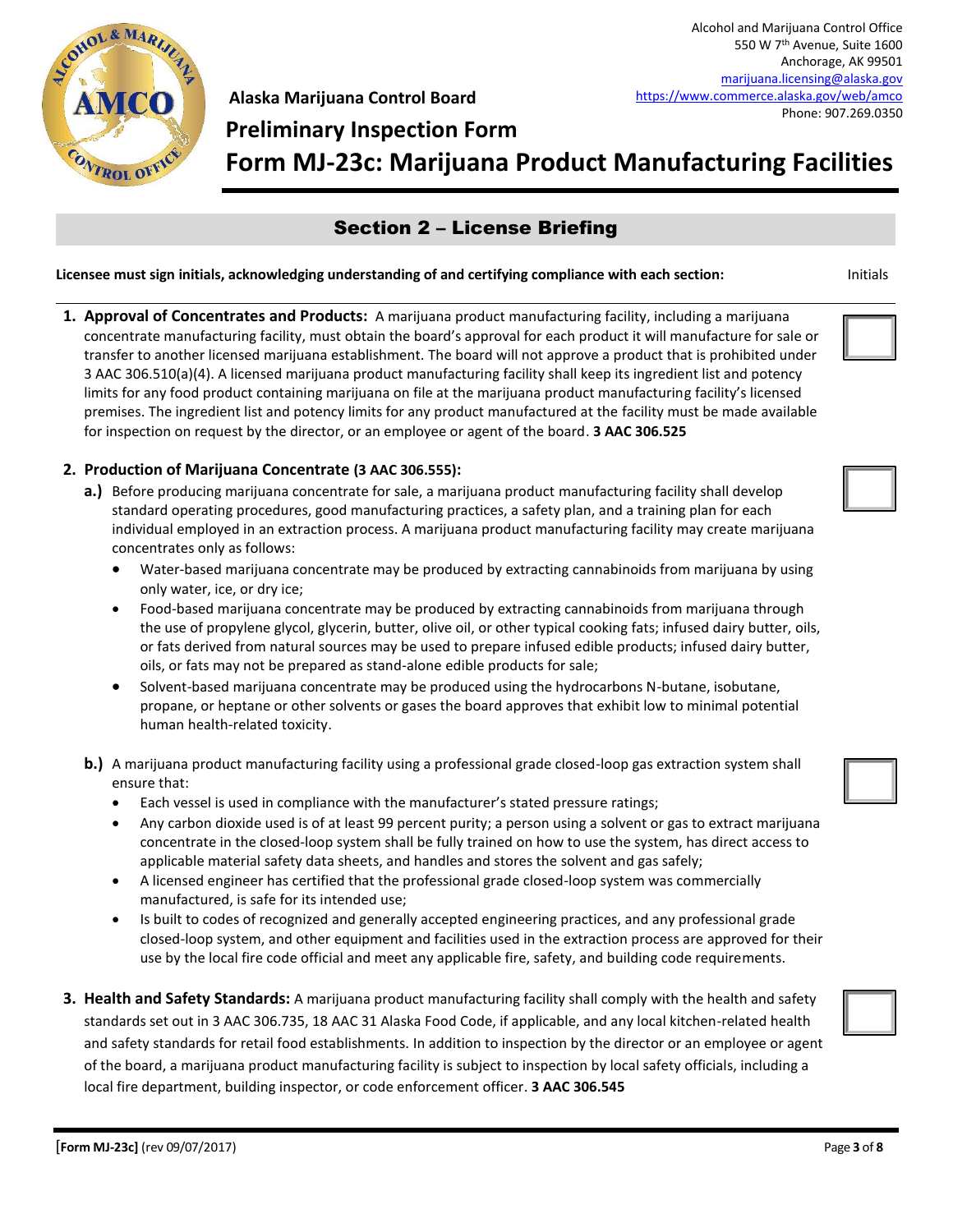

Alcohol and Marijuana Control Office 550 W 7th Avenue, Suite 1600 Anchorage, AK 99501 [marijuana.licensing@alaska.gov](mailto:marijuana.licensing@alaska.gov) <https://www.commerce.alaska.gov/web/amco> Phone: 907.269.0350

**Form MJ-23c: Marijuana Product Manufacturing Facilities**

**Licensee must sign initials, acknowledging understanding of and certifying compliance with each section:** Initials

**Preliminary Inspection Form**

- **4. Potency Limits Per Serving:** A marijuana product manufacturing facility may not prepare a marijuana product with potency levels exceeding the following, as tested in compliance with 3 AAC 306.645:
	- For a single serving of a marijuana product, five milligrams of active tetrahydrocannabinol (THC) or Delta 9;
	- In a single packaged unit of a marijuana product to be eaten or swallowed, not more than 10 servings, or 50 milligrams of active THC or Delta 9; the THC content must be homogenous, or evenly distributed throughout the marijuana-infused product. **3 AAC 306.560**
- **5. Required Laboratory Testing:** A marijuana product manufacturing facility shall provide a sample of each marijuana product manufactured at the facility to a licensed marijuana testing facility, and may not sell or transport a marijuana product until all laboratory testing required under 3 AAC 306.645 has been completed. After collecting and transporting a sample for testing, a marijuana product manufacturing facility shall segregate the entire production lot from which the testing sample was selected until the marijuana testing facility reports the results from its tests. During this period of segregation, the marijuana product manufacturing facility that provided the sample shall maintain the production lot in a secure, cool, and dry location to prevent the marijuana product from becoming contaminated or losing its efficacy. The marijuana product manufacturing facility may not sell or transport any marijuana product from the segregated lot until the marijuana testing facility has completed its testing and analysis and provided those results, in writing, to the marijuana product manufacturing facility that provided the sample. The marijuana product manufacturing facility shall maintain the testing results as part of its business records. **3 AAC 306.550**

#### **6. Packaging of Marijuana Product:**

- **a.)** A marijuana product manufacturing facility shall observe the potency limits set out in 3 AAC 306.560 in packaging each product for resale by a retail marijuana store.
- **b.)** A container or packaging for any edible marijuana product produced by a marijuana product manufacturing facility may not have any printed images, including cartoon characters, that specifically target individuals under 21 years of age. The packaging must protect the product from contamination and may not impart any toxic or damaging substance to the product, and if the marijuana product contains multiple servings, be designed so that the marijuana product itself has markings or demarcations clearly delineating each serving of the product; for liquid marijuana products with multiple servings, the packaging must indicate the number and size of individual servings.

#### **7. Labeling of Marijuana Product:**

- **a.)** With each production lot of marijuana product sold, a marijuana product manufacturing facility shall disclose in writing the name of the licensed marijuana testing facility that performed any required test and the results of each required test.
- **b.)** A marijuana product may not be labelled as organic.







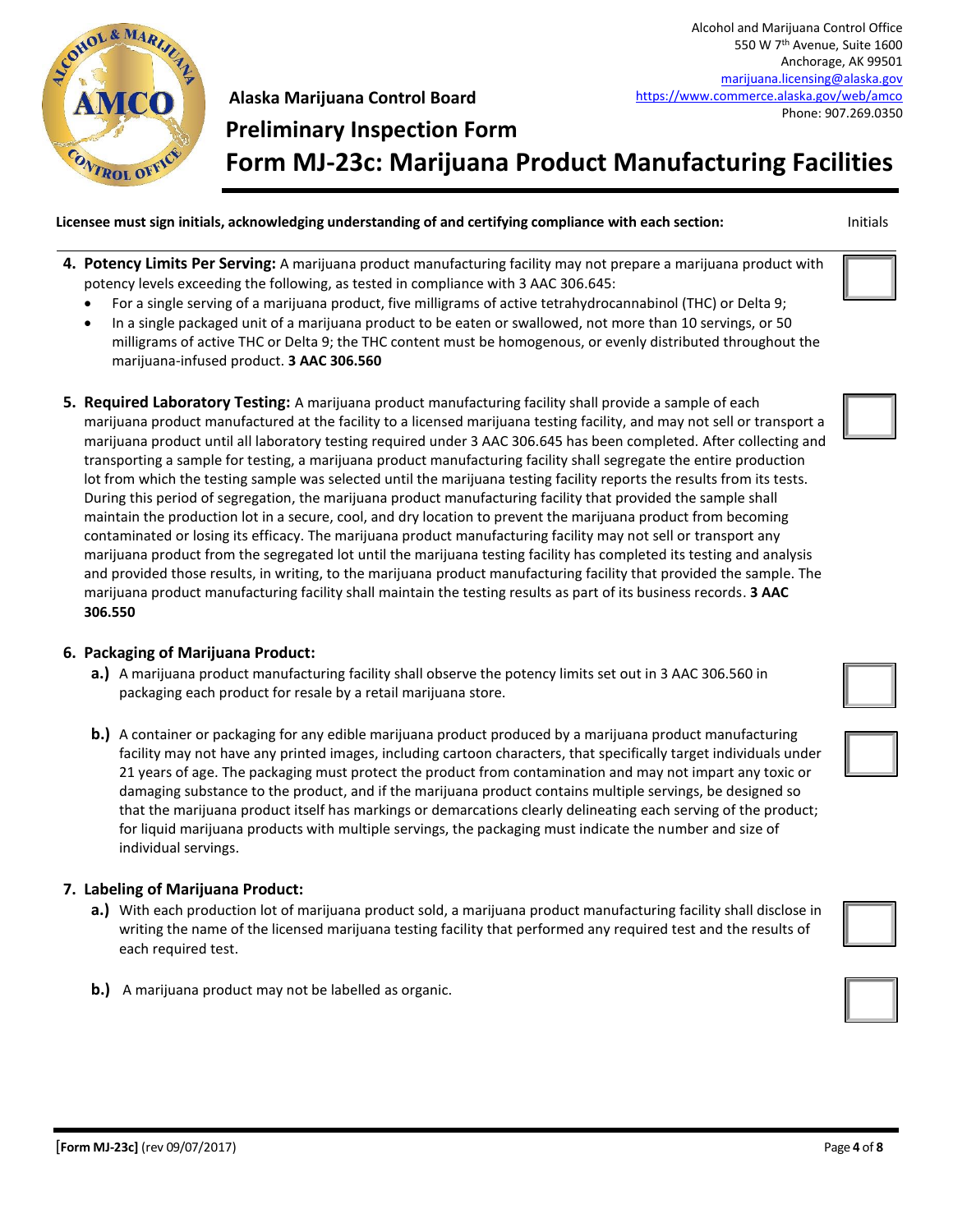

Alcohol and Marijuana Control Office 550 W 7th Avenue, Suite 1600 Anchorage, AK 99501 [marijuana.licensing@alaska.gov](mailto:marijuana.licensing@alaska.gov) <https://www.commerce.alaska.gov/web/amco> Phone: 907.269.0350

# **Preliminary Inspection Form Form MJ-23c: Marijuana Product Manufacturing Facilities**

**Licensee must sign initials, acknowledging understanding of and certifying compliance with each section:** Initials

- **c.)** To each package of marijuana product sold to a retail store for resale to a consumer, a marijuana product manufacturing facility shall affix a label setting out the name and license number of the marijuana product manufacturing facility where the marijuana product was prepared; the production lot number assigned to the product in the package; the net weight of the product in the package, not including weight of packaging; and using a standard of measure compatible with the marijuana product manufacturing facility's inventory tracking system; and each of the following statements:
	- **"**Marijuana has intoxicating effects and may be habit forming and addictive."
	- **"**Marijuana impairs concentration, coordination, and judgement. Do not operate a vehicle or machinery under its influence."
	- **"**There are health risks associated with consumption of marijuana."
	- **"**For use only by adults twenty-one and older. Keep out of reach of children."
	- "Marijuana should not be used by women who are pregnant or breast feeding."
- **d.)** A marijuana product manufacturing facility transporting a marijuana product to a retail marijuana store shall affix a label to the shipping container showing that a licensed marijuana testing facility has tested each lot of marijuana product in the shipment and giving the test results, including a cannabinoid potency profile expressed as a range of percentages that extends from the lowest percentage to highest percentage of concentration for each cannabinoid listed from every test conducted on that production lot from the same marijuana product manufacturing facility within the last three months; a statement listing the results of microbial testing; a statement listing the results of residual solvent testing; a statement listing contaminants for which the product was tested in addition to contaminants for which 3 AAC 306.645(b) requires testing. Any additional tested contaminants include molds, mildew, and filth; herbicides, pesticides, and fungicides; and harmful chemicals.
- **8. Licensed Premises, Alteration:** A license will be issued for a specific licensed premises, which is a place clearly designated in a license application and described by a line drawing submitted with the license application. The licensed premises must have adequate space for its approved operations, including packaging or storing marijuana or marijuana products, and be located and constructed to facilitate cleaning, maintenance, and proper operation. A marijuana establishment's license must be posted in a conspicuous place within the licensed premises. *A licensee seeking to change or modify the licensed premises must submit a complete copy of Form MJ-14: Licensed Premises Change, along with the \$250 fee, and receive the director's written approval before altering the functional floor plan or reducing or expanding the area of the licensed premises*. **3 AAC 306.705**
- **9. Waste Disposal:** A marijuana establishment shall store, manage, and dispose of any solid or liquid waste, including wastewater generated during marijuana production or processing, in compliance with applicable federal, state, and local laws and regulations. **3 AAC 306.740**
	- **a.)** Marijuana waste must be rendered unusable for any purpose for which it was grown or produced before it leaves a marijuana establishment.
	- **b.)** Marijuana waste includes: marijuana plant waste, including roots, stalks, leaves, and stems that have not been processed with solvent and other waste as determined by the board. Keep a record of the final destination of marijuana waste made unusable.











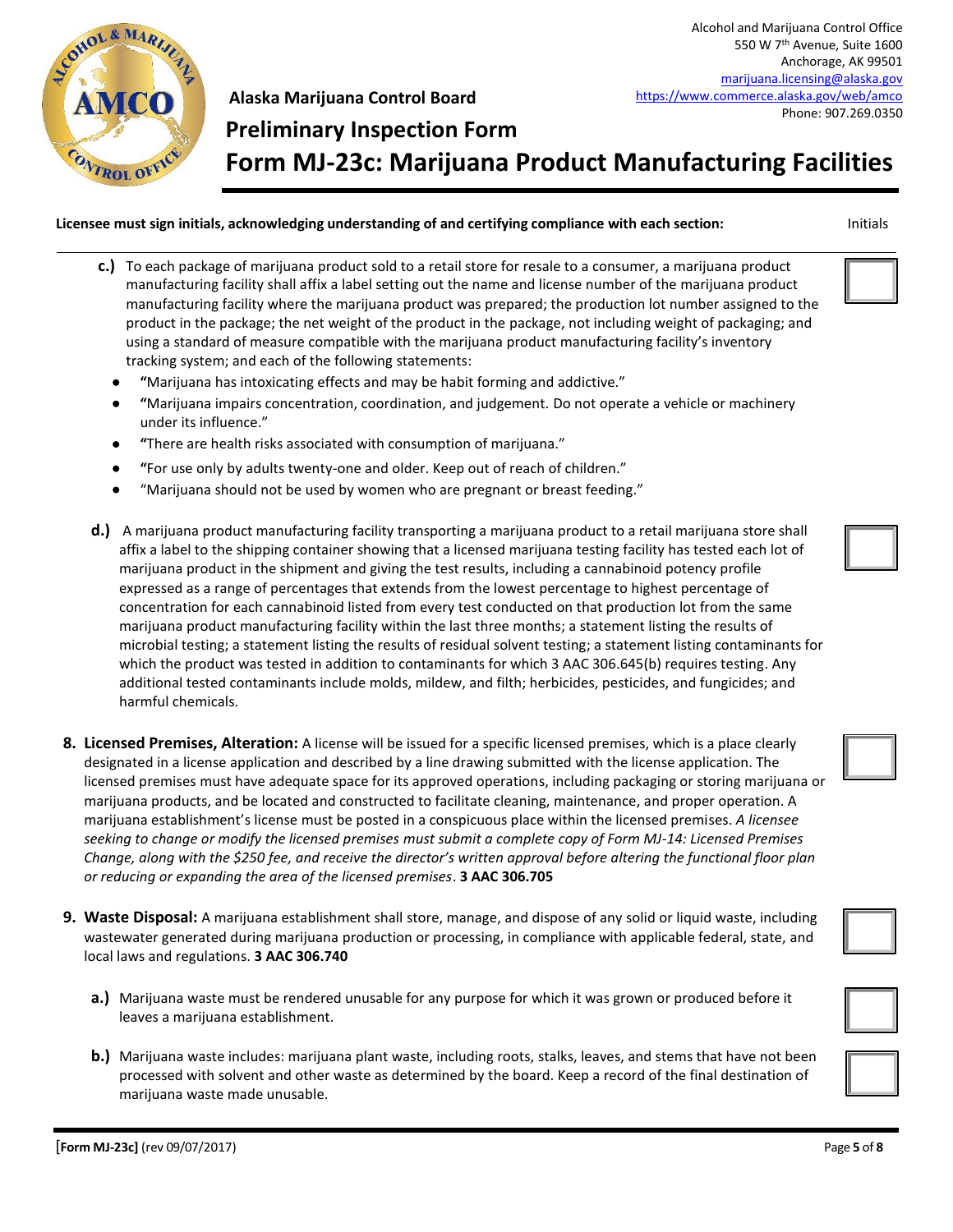

# **Preliminary Inspection Form Form MJ-23c: Marijuana Product Manufacturing Facilities**

#### **Licensee must sign initials, acknowledging understanding of and certifying compliance with each section:** Initials

- **c.)** Marijuana plant waste must be made unusable by grinding the marijuana plant waste and mixing it with at least an equal amount of other compostable or non-compostable materials. A marijuana establishment may use other methods to make marijuana waste unusable if the board approves the method in advance. Material that may be mixed with the marijuana waste includes *compostable materials* including food waste, yard waste, vegetable based grease or oils, or other wastes approved by the board when the mixed material can be used as compost feedstock or in another organic waste method such as an anaerobic digester with approval of any applicable local government entity; or *non-compostable* materials including paper waste, cardboard waste, plastic waste, oil, or other wastes approved by the board when the mixed material may be delivered to a permitted solid waste facility, incinerator, or other facility with approval of any applicable local government entity.
- **10. Transportation:** A marijuana product manufacturing facility may only transport marijuana product to another marijuana product manufacturing facility, a marijuana testing facility, or a retail marijuana store.
	- **a.)** A marijuana establishment from which a shipment of marijuana product originates is responsible for preparing, packaging, and securing the marijuana product during shipment, for recording the transfer in the marijuana inventory tracking system, and for preparing the transport manifest. Any individual transporting marijuana product in compliance with this section shall have a marijuana handler permit required under 3 AAC 306.715.
	- **b.)** When any marijuana product is transported, the marijuana establishment that originates the transport shall use the marijuana tracking system to record the type, amount, and weight of marijuana product being transported, the name of the transporter, the time of departure and expected delivery, and the make, model, and license plate number of the transporting vehicle. A complete printed transport manifest on a form prescribed by the board must be kept with the marijuana product at all times.
	- **c.)** During transport, any marijuana product must be in a sealed package or container in a locked, safe, and secure storage compartment in the vehicle transporting the marijuana product. The sealed package may not be opened during transport. Any vehicle transporting marijuana product must travel directly from the shipping marijuana establishment to the receiving marijuana establishment, and must not make any unnecessary stops in between except to deliver or pick up marijuana or marijuana product at any other licensed marijuana establishment.
	- **d.)** When a marijuana establishment receives marijuana or a marijuana product transported in compliance with this section, the recipient of the shipment shall use the marijuana inventory tracking system to report the type, amount, and weight of marijuana or marijuana product received. The licensed recipient shall refuse to accept any shipment of marijuana or marijuana product that is not accompanied by the transport manifest. **3 AAC 306.750**





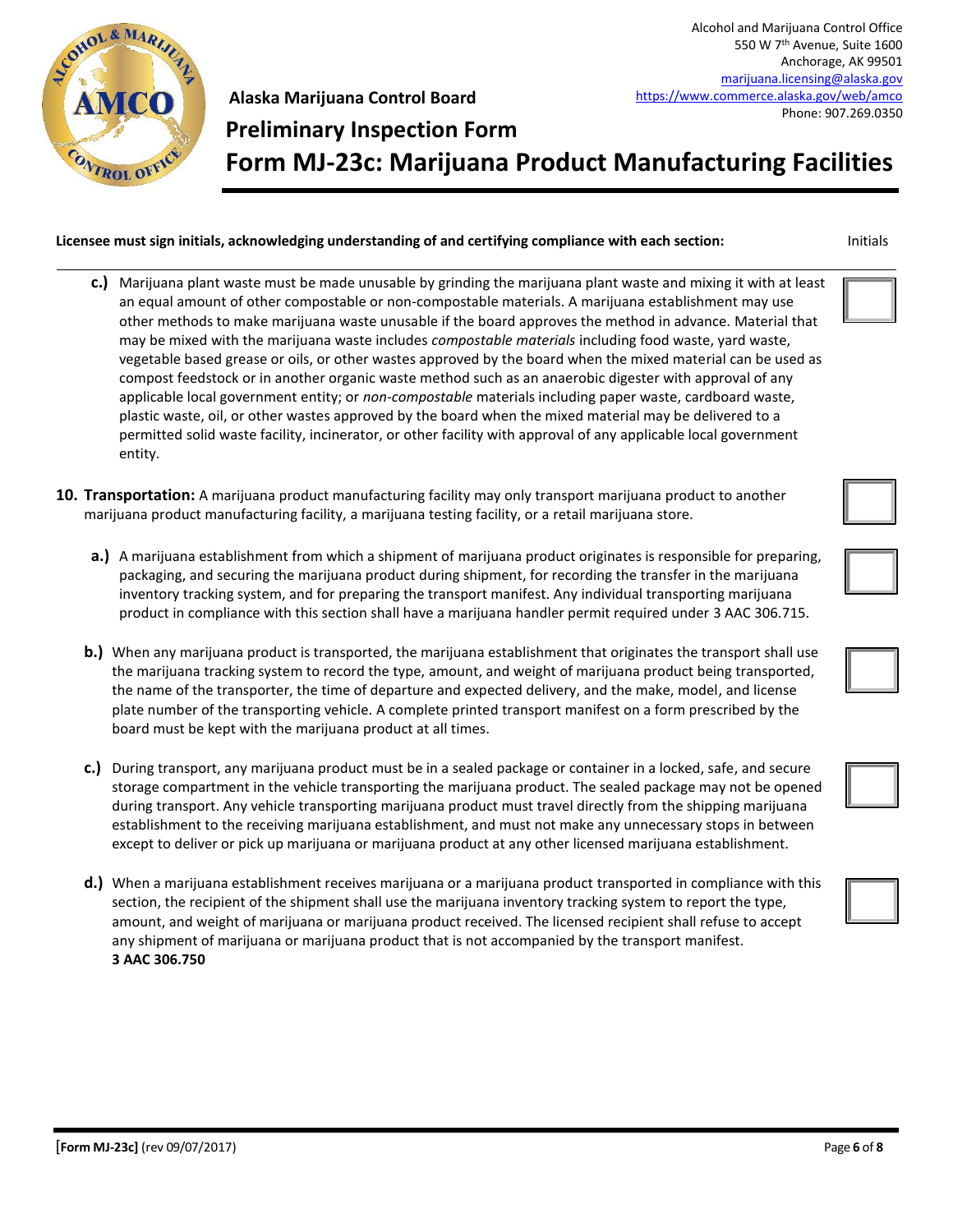

## **Preliminary Inspection Form Form MJ-23c: Marijuana Product Manufacturing Facilities**

- **11. Business Records**: A marijuana establishment shall maintain, in a format that is readily understood by a reasonably prudent business person, the following information (**3 AAC 306.755**):
	- All books and records necessary to fully account for the business transactions conducted under its license for the current year and three preceding calendar years; records for the last six months must be maintained on the marijuana establishment's licensed premises; older records may be archived on or off premises;
	- A current employee list setting out the full name and marijuana handler permit number of each licensee, employee, and agent who works at the marijuana establishment;
	- The business contact information for vendors that maintain video surveillance systems and security alarm systems for the licensed premises;
	- Records related to advertising and marketing;
	- A current diagram of the licensed premises including each restricted access area;
	- A log recording the name, and date and time of entry of each visitor permitted in a restricted access area;
	- All records normally retained for tax purposes;
	- Accurate and comprehensive inventory tracking records that account for all marijuana inventory activity from seed or immature plant stage until the marijuana or marijuana product is sold to a consumer or to another marijuana establishment, or is destroyed;
	- Transportation records for marijuana and marijuana product as required under 3 AAC 306.745(f).
	- **a.)** A marijuana establishment shall provide any record required to be kept on the licensed premises to an employee of the board upon request. Any record kept off premises must be provided to the board's employees within three business days after a request for the record.
	- **b.)** A marijuana establishment is required to exercise due diligence in preserving and maintaining all required records. *Loss of records and data, including electronically maintained records, will not be considered an excuse for a violation of this rule. Failure to retain records required under this section may be interpreted by the board as a license violation affecting public safety.*
- **12. Inspection and Investigation:** A marijuana establishment, and any licensee, employee, or agent in charge shall cooperate with the director, an enforcement agent, an employee of the board, or a peace officer acting in an official capacity, to enforce the laws related to marijuana, including permitting entry upon and inspection of the licensed premises and providing access to business records at reasonable times when requested by the director, an enforcement agent, an employee of the board, or a peace officer. The director, an enforcement agent, an employee of the board, or a peace officer acting in an official capacity, may
	- Inspect the licensed premises of any marijuana establishment, including any marijuana and marijuana product on the premises, equipment used in cultivating, processing, testing, or storing marijuana, the marijuana establishment's inventory tracking system, business records, and computers, at any reasonable time and in a reasonable manner;
	- Issue a report or notice as provided in 3 AAC 306.805;
	- As authorized under AS 17.38.085, exercise peace officer powers and take any other action the director determines is necessary. **3 AAC 306.800**